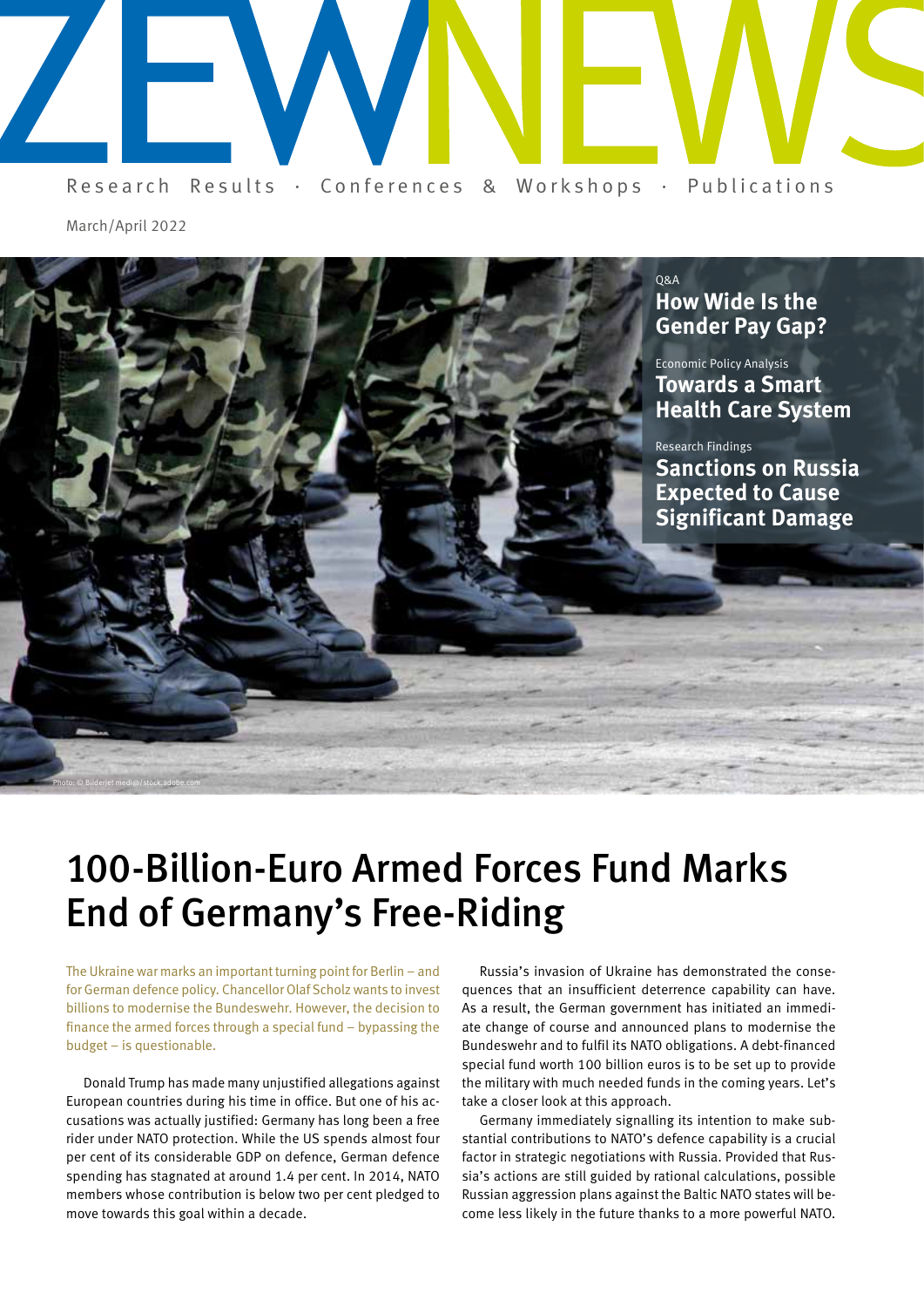The additional funds thus serve the common goal of securing peace in Europe.

The proposed special fund of 100 billion euros is an appropriate amount for a period of about four years to increase German defence spending to two per cent. To reach the NATO target, an additional 20 to 25 billion euros per year are currently needed. A higher sum would be of little use at the moment, since the procurement of complex weapons systems is a lengthy process that takes years anyway.

The decision to avoid funding from public budgets altogether should be viewed critically. As with climate policy spending, the federal government has once again found a politically tempting solution by creatively bypassing the debt brake. Even if a special amendment is made to the Basic Law for this purpose, this approach reduces budget transparency and is even less justifiable for defence spending than it was for climate spending. The

benefits of climate spending will unfold over decades, while defence spending increases security immediately in the present. So there are no convincing arguments for shifting the burden of financing an effective military to future generations.

Another problem of the new defence funding is the still too narrow focus on the national perspective. The defence policies of the EU Member States are still highly fragmented and thus unnecessarily costly. The multitude of different weapon systems and unnecessary parallel structures cause enormous costs without bringing any additional benefit that would increase operational capability.

Instead, the German government should contribute some of the additional funds to the EU's public budget in order to build up a joint European army. This would not only reduce costs, but also prevent countries from becoming free riders again.

Prof. Dr. Friedrich Heinemann, friedrich.heinemann@zew.de

## Sanctions Against Russia Expected to Cause Significant Economic Damage

Source: ZEW

In response to Russia's invasion of Ukraine, the EU and Germany have imposed comprehensive sanction measures. The sanctions are designed to put pressure on the Russian economy and thus dissuade Putin from continuing the war. According to a survey of financial market experts conducted by ZEW in March 2022, the enacted measures are likely to have severe impacts on the Russian economy, while only having limited negative repercussions for the economy of the eurozone.

The surveyed financial market experts see considerable consequences for Russia due to the sanctions, and they attribute the greatest impact to the measures taken against the Russian central bank. Amongst the survey participants, 91 per cent expect the Russian economy to suffer economic harm from this measure. The exclusion of Russian banks from SWIFT as well as the political pressure on Western companies to end their business relations with Russian firms will also damage the Russian economy, according to 88 per cent and 81 per cent of the participants, respectively. By contrast, the freezing of Russian oligarchs' foreign assets is not seen as particularly effective.

A concurrent aim of the sanctions policy is to avoid causing excessive harm to the European economy. In the view of the experts, this aim has also been fulfilled, as they expect only limited feedback effects on Germany and the eurozone. Probably the most damaging measure for the German economy will be the political pressure on Western companies to break off their business relations with Russian firms. Although 62 per cent of the survey participants fear damage to the domestic economy from this measure, the effects of the other three measures on the German economy are expected to be low.

The anticipated impacts in the eurozone as a whole are very similar to the anticipated impacts in Germany. Overall, the survey particpants expect the primary effect of the sanctions in the eurozone to be a rise in inflation. The impact on gross domestic product, on the other hand, is estimated to be negative but moderate. The financial market experts do not expect the ECB to adjust its planned monetary policy in response.

> Thibault Cézanne, thibault.cezanne@zew.de Dr. Michael Schröder, michael.schroeder@zew.de

 $\Box$  0 (no damage)  $\Box$  1  $\Box$  2  $\Box$  3  $\Box$  4  $\Box$  5 (high level of damage)

### ANTICIPATED ECONOMIC IMPACTS OF SANCTIONS ON RUSSIA, GERMANY AND THE EUROZONE

RUSSIA Exclusion of Russian banks from SWIFT 0.7 **14 10** 16.4 44.3 Measures against Russian central bank  $2.1$  7.1 11.4 39.3 Freezing of Russian oligarchs' assets 6.4 24.3 26.4 22.9 12.1 7.9 Political pressure to end business ties 3.6 15.8 30.2 29.5 **GERMANY** Exclusion of Russian banks from SWIFT  $\overline{5.8}$   $\overline{29}$   $\overline{30.4}$   $\overline{30.4}$   $\overline{23.9}$   $\overline{8.7}$   $\overline{2.2}$ Measures against Russian central bank 10.2 44.5 24.8 16.8 3.6 Freezing of Russian oligarchs' assets 26.1 46.4 16.7 10.1 0.7 Political pressure to end business ties  $\overline{2.2}$  13  $\overline{22.5}$  31.9 20.3 10.1 **EUROZONE** Exclusion of Russian banks from SWIFT  $\overline{5.8}$  29 31.2 31.2 23.2 8.7 2.2 Measures against Russian central bank 9.5 43.8 24.8 24.8 15.3 5.1 1.5 Freezing of Russian oligarchs' assets  $\frac{1}{18.2}$   $\frac{18.2}{10.2}$   $\frac{46}{10.2}$   $\frac{22.6}{10.2}$   $\frac{10.2}{2.9}$ Political pressure to end business ties 2.2 15.2 25.4 26.8 23.2 7.

0% 10% 20% 30% 40% 50% 60% 70% 80% 90% 100%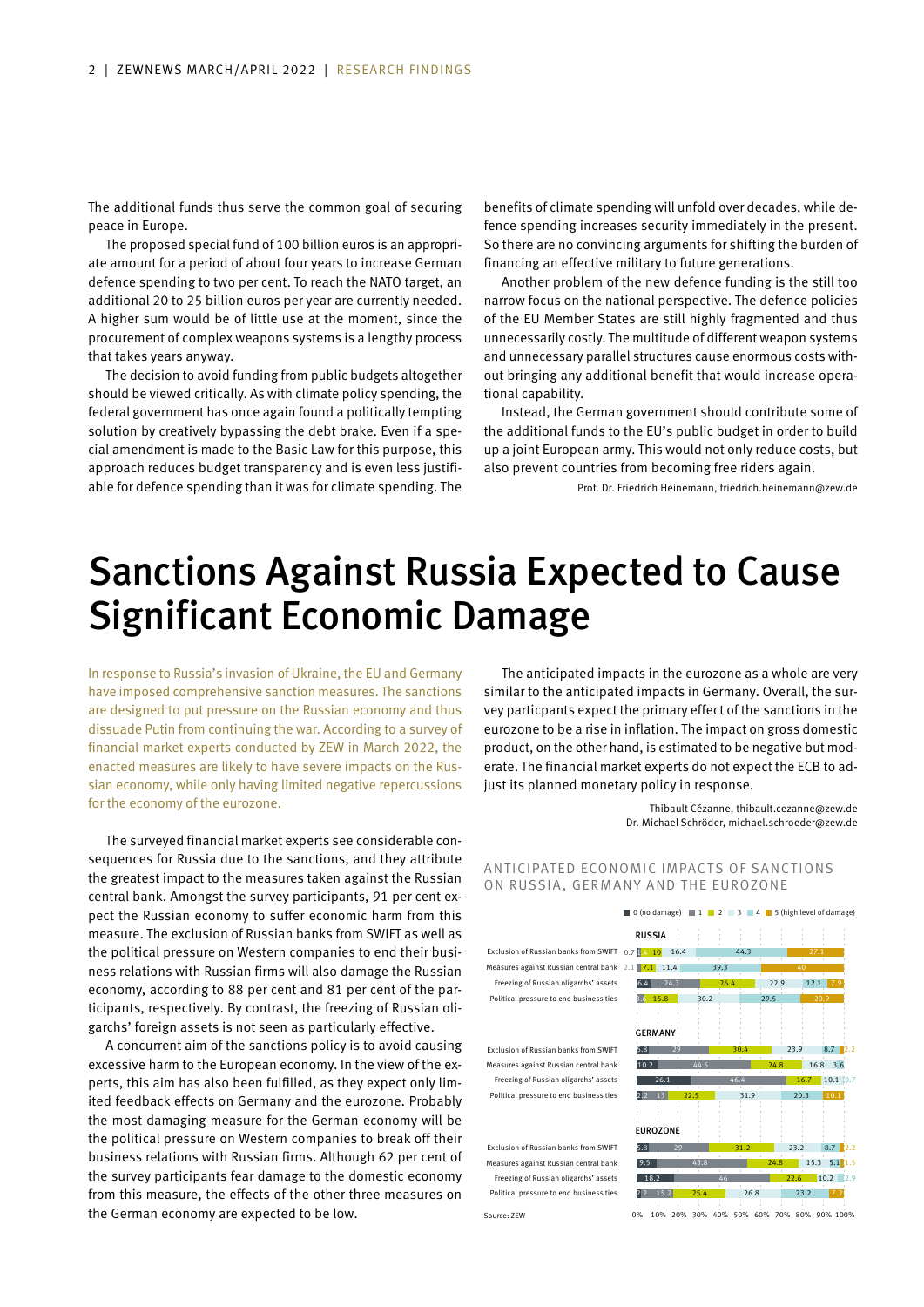# Refugees Coming from Ukraine Need Quick Psychological Help in Their Language

Millions of people have fled from war and violence in Ukraine, especially women and children. They have experienced terrible things in the war and while fleeing, which is why they need not only medical but also psychological help after their arrival in Germany. ZEW researchers have provided a comprehensive overview based on Google Maps to enable the best possible access to psychological care.

The exact number of refugees coming to Germany from Ukraine and the number of those who need psychological care due to traumatic experiences is still uncertain. However, international and German studies on the frequency of health issues among refugees show that the need for psychological care after fleeing is rarely less than 30 per cent. Experiences with refugees in the last decades have shown that the need for health services is very

### RUSSIAN- OR UKRAINIAN-SPEAKING PSYCHOTHERA-PISTS PER 1 MILLION INHABITANTS



high, especially in the first year after arrival. It is therefore necessary to act and provide swift treatment now. Currently, physicians and policymakers negotiate how to organise and finance health services on federal and state level.

A key issue for psychological support is the language barrier: While interpreters can facilitate communication in the treatment of physical illnesses, for example, it is a challenge to establish a relationship of trust with psychotherapists in this way. 16 out of 17 associations of statutory health insurance physicians (all except Thuringia) provide information on the language skills of physicians and psychologists. However, since this information is difficult to obtain, the ZEW economists created an easily accessible and simplified map containing all psychotherapists who speak Ukrainian or Russian.

### Allocating refugees across Germany increases their chance of receiving the best possible treatment

In addition to the direct benefit for the refugees, the map provides an overview of the regional distribution of the indicated language skills. A total of 659 psychotherapeutic practices offering treatment in Ukrainian and Russian are listed in the registers of the associations. Russian or Ukrainian language skills are most common in Mecklenburg-Western Pomerania with 48 practices per one million inhabitants, and least common in Bavaria with only one practice per one million inhabitants. Among many other reasons, the supply of psychotherapists also suggests allocating refugees from Ukraine throughout Germany. A better distribution will not be able to overcome the already existing shortage of therapy places, but it would increase the chance of receiving the best possible treatment.

The map can be accessed at: *https://www.google.com/maps/ d/viewer?mid=1rskrjh\_rV8h3ESh8YFh9HFMvQGd2a-N8&ll= 49.474252058485405%2C8.84674886564881&z=11*

> Dr. Simon Reif, simon.reif@zew.de Sabrina Schubert, sabrina.schubert@zew.de

### IN THIS ISSUE

| 100-Billion-Euro Armed Forces Fund Marks End of Germany's Free-Riding. 1 |
|--------------------------------------------------------------------------|
| Sanctions Against Russia Expected to Cause                               |
| Refugees Coming from Ukraine Need Quick Psychological                    |
| Targeted Support Programmes Help Low-                                    |
| Climate Protection Potential of Digitalised Production                   |

| No Evidence of Systematic Greenwashing |
|----------------------------------------|
|                                        |
|                                        |
| One in Five Households Did Not Claim   |
|                                        |
|                                        |
|                                        |
|                                        |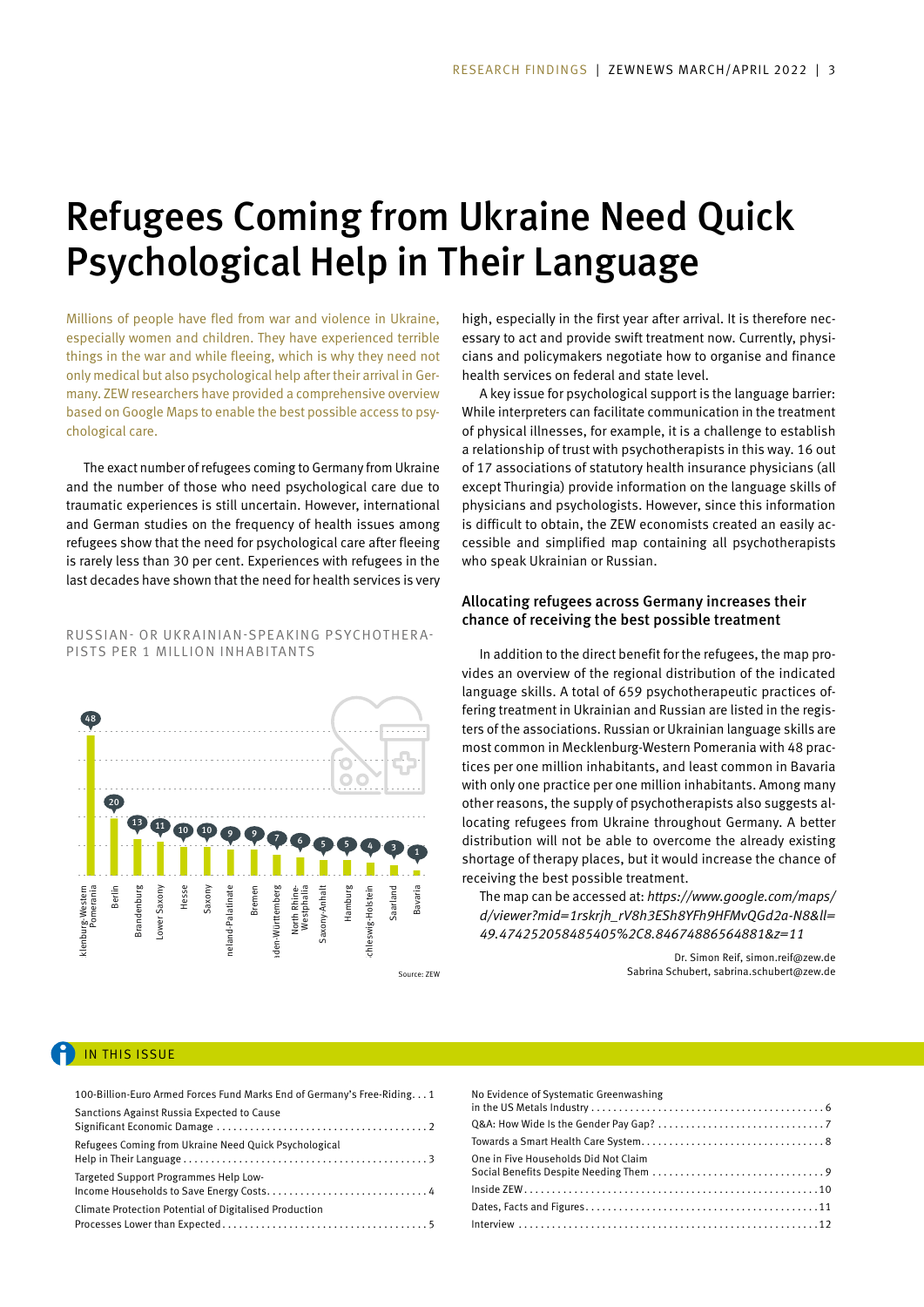# Targeted Support Programmes Help Low-Income Households to Save Energy Costs

The prices for electricity and heat have risen sharply recently. This puts pressure on low-income households in particular, as they have less financial leeway to deal with the high prices. Worthwhile investments in energy-efficient household appliances, such as a new refrigerator, usually cannot be made without additional financial support. However, support programmes to increase energy efficiency in low-income households should not only focus on purely financial support, but combine the offer with targeted behavioural incentives to achieve the greatest possible success.

An energy policy that seeks to take the circumstances of low-income households into account should enhance its support programmes by including targeted behavioural incentives. This is one of the key results of a recent ZEW policy brief by ZEW Mannheim and Heidelberg University, which is based on an empirical analysis of the "Energy-Saving Check", a joint initiative of the German Caritas Association and the Bundesverband der Energie- und Klimaschutzagenturen.

The analysis of 37,000 household decisions made within the framework of the "Energy-Saving Check" shows whether and to what extent such support programmes contribute to higher energy efficiency in low-income households. A key element is the replacement of refrigerators – a factor that should not be underestimated, since refrigerators and freezers account for about a quarter of electricity consumption in German households. Switching to an efficient refrigerator is worthwhile: on average, these consume 494 kWh, more than twice as much electricity as a new appliance with 152 kWh. An old refrigerator can cause significant permanent costs, especially for low-income households. If they can afford to replace the appliance, the investment will pay off in most cases after only three years. At an average electricity price of 28.8 ct/kWh and an average reduction of 342 kWh, a household can save about 98 euros per year by replacing its appliances.

This is where the "Energy-Saving Check" comes into play. Following a home energy audit, eligible households with particularly inefficient old appliances receive a voucher that they can redeem after purchasing a new appliance. On average, households can cover 35 per cent of the purchase price through the voucher of the nationwide programme; through supplementary programmes of the federal states, this share can increase to up to 45 per cent. The programme is showing positive results: between 2014 and 2020, 19,300 inefficient refrigerators were replaced in low-income households.

#### Setting behavioural incentives

The empirical analysis shows that changes in both financial behavioural incentives have an impact on the success rate of the support programme. Reducing the voucher value from 150 to 100 euros lowers the share of refrigerators replaced by nine to 16 percentage points, depending on how much time has passed since the programme was changed. At the same time, a stricter rule to redeem the voucher within two months increases the success rate by four to ten percentage points compared to a programme variant where the voucher doesn't expire. The success of programmes can thus be measurably increased through behavioural incentives without incurring additional costs.

The ZEW poliy brief is available for download (in German only) at: *www.zew.de/PU83281-1*

> Bettina Chlond, bettina.chlond@zew.de Prof. Dr. Martin Kesternich, martin.kesternich@zew.de



FIGURE 1: FFFFCT OF THE VOUCHER VALUE

ON THE SUCCESS RATE

DAYS UNTIL/SINCE THE CHANGE OF THE PROGRAMME

### FIGURE 2: FFFFCT OF A VOUCHER EXPIRY DATE ON THE SUCCESS RATE



DAYS UNTIL/SINCE THE CHANGE OF THE PROGRAMME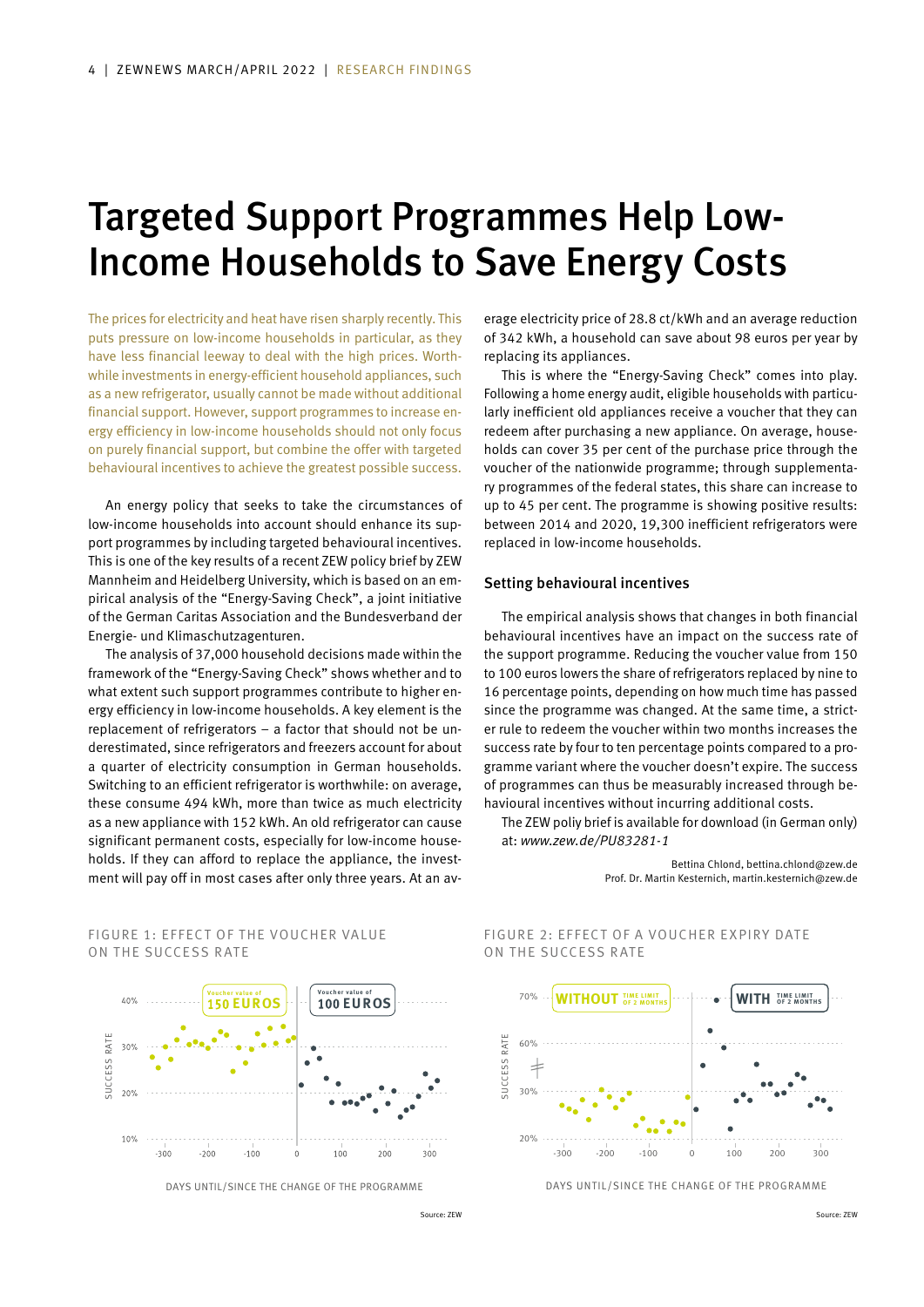# Climate Protection Potential of Digitalised Production Processes Lower Than Expected

The need to make economic processes sustainable and the use of digital technologies have increased significantly in recent years. In addition, it is generally assumed that digital technologies can lead to energy efficiency improvements and thus significantly reduce  $CO<sub>2</sub>$  emissions, especially in the energy-intensive manufacturing sector. In fact, digital technologies do reduce energy intensity in manufacturing, but to a much lesser extent than previously expected. These are the key findings of a study by ZEW.

Digital technologies consume energy themselves, but theoretically, they also have the potential to reduce energy consumption due to improved energy efficiency, for example through the optimised control of heating and cooling systems, and the dematerialisation of products. However, the overall effect remains uncertain. For the manufacturing sector, this is extremely relevant: In 2019 alone, it was responsible for 28 per cent of Germany's energy demand.

In a large-scale empirical study, ZEW researchers have now for the first time investigated the climate protection potential of digitalised production processes at the firm level, i.e. the connection between the use of digital technologies and energy intensity improvements. For this purpose, they analysed administrative panel data from the German statistical offices on 28,600 firms in the manufacturing sector between 2009 and 2017. The ratio of software use to output served as an indicator for the company's degree of digitalisation. One indicator of energy efficiency is energy intensity, i.e. the actual amount of energy used to generate one unit of output.

The study results show a statistically significant correlation between the use of digital technologies and an improvement in energy intensity, but to a much lesser extent than expected.

While there was a large increase in software use over time, energy intensity only decreased to a much lesser extent over the same period. For example, a one per cent increase in relative software use is associated with an average decrease in energy intensity of between 0.007 and 0.011 per cent among the companies studied. The study authors conclude that an increase in digital technologies in companies is not necessarily associated with substantial improvements in energy intensity. However, the effects – reduction in relative energy consumption when using digital technologies – are more pronounced in very energyintensive companies and sectors. Energy-intensive sectors with greater improvements include chemicals, metal production, manufacturing of glass and glassware, ceramics, processing of stone and earth, and paper and paper products. Moreover, major differences are more apparent between rather than within companies. For example, companies that use more software appear to be less energy intensive on average. However, when software use changes within a company, the impact is much smaller.

The results of the study are particularly relevant against the background of increasing digitalisation and pressing climate policy measures as well as the need for independence from Russian fuel imports. The findings provide guidance for policymakers, consultants and companies who overestimate possible synergies between digital technologies and energy savings in production. Only with the targeted use of digital technologies as well as a sound legal framework that, for example, mitigates potential rebound effects, can the climate protection potential of digital technologies actually be harnessed and  $CO<sub>2</sub>$  emissions reduced. The study can be downloaded at: *www.zew.de/PU83202-1*

> Janna Axenbeck, janna.axenbeck@zew.de Dr. Thomas Niebel, thomas.niebel@zew.de

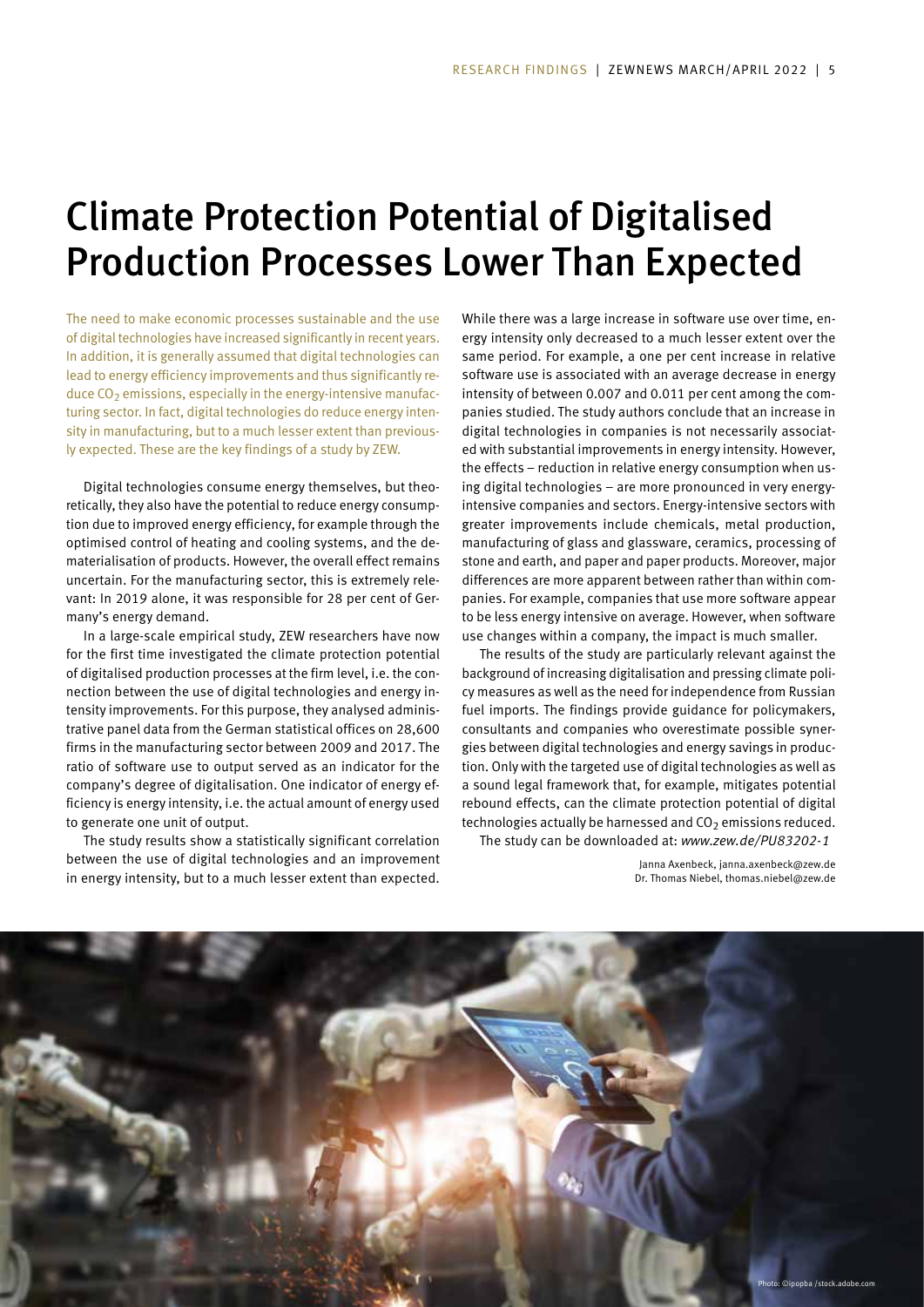# No Evidence of Systematic Greenwashing in the US Metals Industry

Do metal processing companies in the USA make themselves appear more eco-friendly in terms of their sulphur dioxide emissions than they actually are? To investigate this, a team of researchers in collaboration with ZEW has applied a new method that combines satellite data with company data and web text mining.

The subject of sustainability has gained great importance in recent years, especially with regard to the emission of harmful substances and the associated air pollution. One of the most harmful pollutants is sulphur dioxide (SO<sub>2</sub>), a leading ingredient in the formation of particulate matter and acid rain. Among other things, it is released by production processes in the metal industry, one of the largest sources of emissions worldwide.

Social pressure and the benefits that come with an eco-friendly image are prompting many companies to present themselves as particularly sustainable. Sometimes this leads to so-called greenwashing, i.e. a company projects a sustainable image that differs greatly from its actual environmental impact. When greenwashing, companies portray themselves as eco-friendly without implementing effective and often costly measures.

### Around eight per cent of the US metals industry operates sustainably

However, greenwashing is often hard to detect. ISTARI.AI – a start-up that uses artificial intelligence to provide web-based economic data in real time – has developed an innovative method in cooperation with researchers from ZEW and the universities of Salzburg, Heidelberg, Giessen and Harvard. The researchers analysed the self-portrayal of companies based on their websites using web text mining, and combined the data obtained with available global pollutant data from the Sentinel-5 Precursor satellite and company data from Harvard University.

ISTARI.AI uses webAI to scan company websites, analyse and recognise relevant information using AI and make the data available in real time. In this way, the research team examined the websites of 9,430 companies from the US metals industry. According to their self-portrayal, the companies were categorised as sustainable and non-sustainable. A total of 760 companies in the US metals industry were classified as sustainable (8.1 per cent) and 4,821 companies (51.3 per cent) as non-sustainable. A further 3,822 companies (40.6 per cent) did not have their own website and were therefore not assessed by webAI.

The map shows an example of the distribution of sustainable and non-sustainable metal industries in the north-east of the USA. There is a clear concentration of sustainable companies, especially in the north of Chicago, but also in Dayton, Pittsburgh and Buffalo. The comparison with the satellite data shows that the metal processing companies that are sustainable according to their self-portrayal actually have a lower impact on local SO₂ concentrations than the non-sustainable companies. Consequently, there is no evidence of systematic greenwashing in the US metals industry. However, this is true for the industry as a whole and not for individual companies; greenwashing probably occurs in individual cases. Furthermore, the results should be interpreted with caution, as two-fifths of the companies considered did not have their own website and thus could not be included in the study.

The study can be downloaded at: *www.zew.de/PU83244-1* Dr. Jan Kinne, jan.kinne@zew.de



#### DISTRIBUTION OF SUSTAINABLE AND NON-SUSTAINABLE METAL INDUSTRIES IN THE NORTH-EAST OF THE USA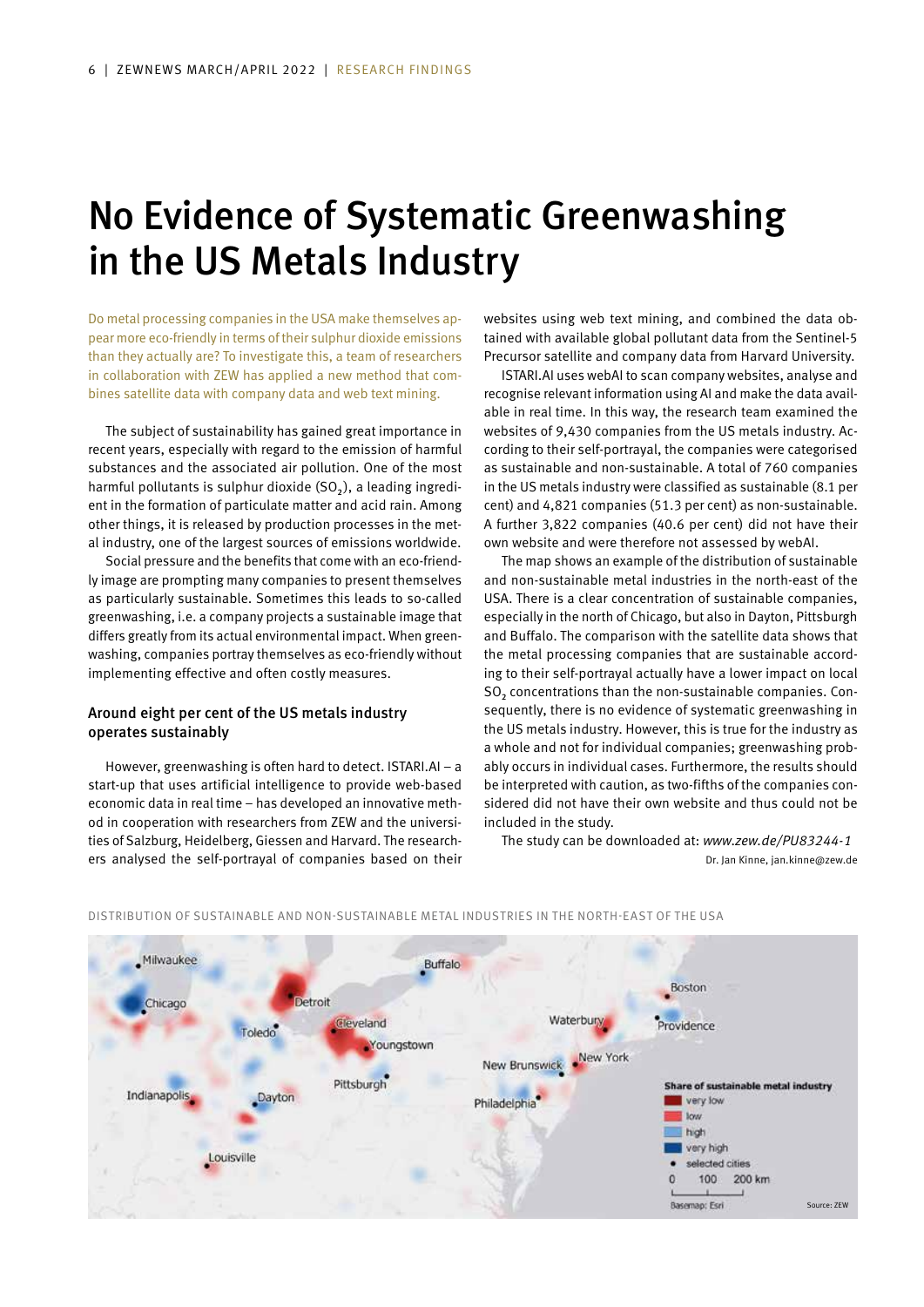## Q&A: How Wide Is the Gender Pay Gap?

# "We Need Programmes That Support Women at All Stages of Their Professional Lives"

In Germany, 7 March 2022 symbolically marks the wage gap between women and men. With a pay gap of 18 per cent, women statistically work 66 days "for free". ZEW economist Professor Melanie Arntz explains in this interview why it is not so easy to discern the reasons for the wage gap and how we can ensure equal pay in a digitalised work environment.

### The gender pay gap highlights the fact that women are paid less than men. However, many discussions remain inconclusive due to a misinterpretation of this indicator. How accurate is the gender pay gap?

The pay gap of 18 per cent can be partly explained by the fact that men and women simply do not do the same jobs and work in different occupations. Interestingly however, there is also a significant pay gap within the same occupational group. One reason for this is that men and women usually have different professional careers. Women tend to have more frequent career breaks, work part-time and are less able to work overtime because they have other commitments: They are more likely to engage in unpaid work, take on childcare responsibilities and look after elderly relatives.

All this puts women at a certain disadvantage when it comes to job promotions and advancing their careers. However, another reason for the wage gap is that women are more likely to work in lower-paying companies compared to men.

Apart from that, when interpreting the wage gap, it is important to consider that there is a positive correlation between the gender pay gap and the female employment rate. This is because the fewer women there are in the labour market, the more likely it is that these women are particularly talented and well educated, which leads to a selection bias and reduces the wage gap. For this reason, it is particularly difficult to make international comparisons.

### Digitalisation is changing our professional world. What influence does this have on the gender pay gap?

Basically, digitalisation is changing the existing wage structure as it tends to result in higher wages for certain higher qualifications and certain digital skills. The more women are underrepresented in professions that benefit from digitalisation – especially in the fields of science and IT – the less access they have to these better wages. This means that if the distribution of men and women in occupations does not change substantially, it is quite possible that digitalisation will contribute to widening the wage gap.

Moreover, if one compares the digital skills of men and women, they are unfortunately less pronounced among women at present. Against the backdrop of a changing work environment, promoting the acquisition of such skills among women is becoming increasingly important in order to continue to maintain equal opportunities.

How can we close the digital gender gap?

It can be observed that girls are less likely to choose STEM subjects already at school. This suggests that we need to pay more attention to ensuring that women acquire the same IT skills early on in order to be able to compete in the changing landscape of professional work. However, the requirements are not limited to simply having IT skills, but ultimately consist of having a combination of both IT skills and non-cognitive skills. It is this combination that is particularly valued in our fast-paced professional world. If women have sufficient digital skills to ac-





## Prof. Dr. Melanie Arntz

is deputy of ZEW's Research Department "Labour Markets and Social Insurance" and Leibniz Professor of Labour Economics at Heidelberg University. Her research focusses on the question how changing labour market conditions such as an increasing digitalisation of work tasks and the proceeding international division of pro-

duction processes affects labour markets and individuals. She is also interested in the dynamics of individual labour market careers in response to these phenomena and the impact of regional labour market conditions on these dynamics.

melanie.arntz@zew.de

cess these professions, they may even have a small advantage because they basically have good complementary skills. We need programmes that support women at all stages of their professional lives to be integrated into these new fields and to open up opportunities for them.

### What advice would you give to a young woman at the beginning of her career?

I would tell her not to make her career decisions too dependent on what is compatible with family life. That is not to say that it is not a legitimate wish to want to reconcile family and career later on. But I think we as women have to fight a bit to be able to do both. Of course, this also includes looking for opportunities in our private lives to share tasks with our partners, precisely because we know that it is difficult to catch up on a career.

→ Find the more information at: *www.zew.de/AM8112-1*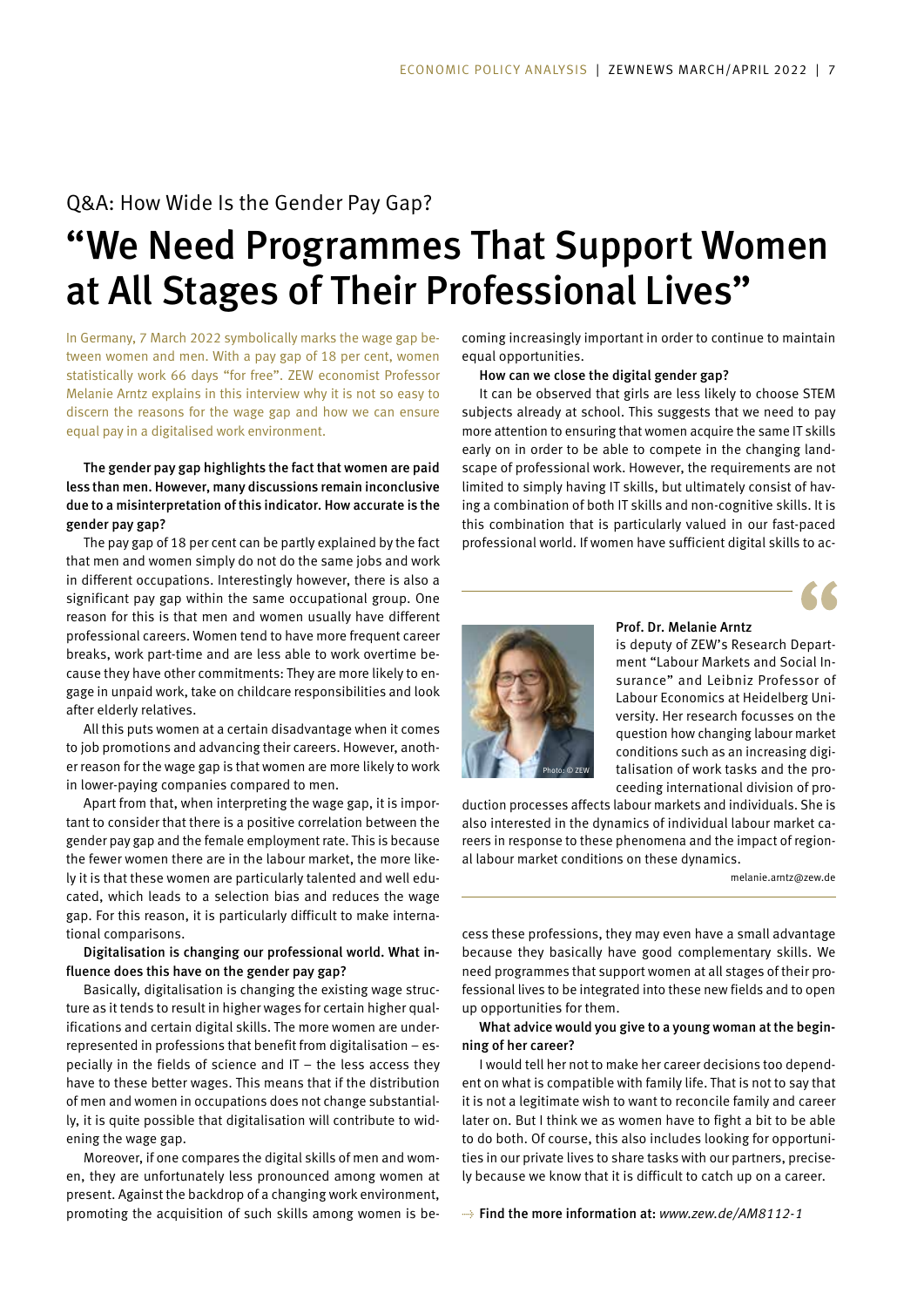

## Towards a Smart Health Care System

The federal government has promised to optimise hospital planning. But it is not only planning that needs reform, but also hospital reimbursement and cooperation between the outpatient and inpatient sectors. In addition, the level of digitalisation is increasing across all areas of medical treatment. These changes also require a more intensive use of data for regular evaluation, taking into account new empirical methods.

Hospital funding in Germany is based on a dual financing model, under which investment costs are covered by the federal states while operating costs are paid by the health insurance providers. In practice, however, this division of costs is problematic in some cases. On the one hand, state investments have been declining for a long time. On the other hand, this dual financing system is missing a feature to finance backup capacities. Yet this is precisely what society demands from hospital care. For each case, a hospital receives the reimbursement equal to the average costs in the respective federal state. Therefore, cases that require special equipment and staff are not profitable if they occur less frequently than average. An example of this is maternity wards: For a hospital in Munich it is significantly easier to plan for an adequate number of expectant mothers than it is in Weilheim, 50 kilometres away. In order to enable mothers to give birth close to home in rural areas, reimbursement needs to take these costs into account.

#### Ways to reduce both shortages and oversupply

In addition to regional shortages in the supply of health care services, there are also clear indications of an oversupply in the inpatient sector. A combination of hospital planning and reimbursement design could reduce both shortages and oversupply. In particular, the new hospital planning in North Rhine-Westphalia could be optimised in this respect. First, the demand for inpatient treatment in various service categories will be evaluated empirically at a local level. In a second step, service providers, health insurers and administrative bodies negotiate which hospital offers which treatments. The differentiation by service categories makes it easy to integrate lump sums for the provision of backup capacities. In this way, hospitals could be reimbursed for offering services whose costs cannot be covered by the expected per-case lump sum revenues in regional demand.

Whether such precautionary premiums are then financed as 'investment costs' by the federal states or as 'operating costs' by the health insurers as part of dual hospital financing is a political decision. Using economic methods from market design, mechanisms can be implemented that determine the required care and the necessary reimbursement at the regional level in a transparent manner.

### Outcome-oriented reimbursement for integrated care

Future hospital planning must take into account the potential for more outpatient treatment, as this is not yet fully exploited. The separate organisation of reimbursement for hospitals and individual practices is often seen as the main obstacle to integrated care. In our health care system, most of the reimbursement is for individual treatments in both the inpatient and outpatient sectors. The reimbursement system should also reward the success of treatments. If close cooperation between the outpatient and inpatient sectors promises the best treatment results, such an outcome-based reimbursement system provides a good incentive for this type of cooperation.

So far, outcome-based reimbursement has not been possible due to the lack of instruments to effectively assess treatment success. However, new opportunities are constantly emerging from the increasing availability of real-world data, e.g. collected through wearables or the retrieval of patient data via smartphone, as well as standard medical information provided by health insurers.

The effectiveness of pharmaceuticals and medical products needs to be evaluated regularly to detect dangerous side effects, but also to adjust prices if necessary. In their current form, the still widely applied observational studies are hardly useful for scientific purposes. However, real-world data from independent evaluators could be utilised to conduct regular cost-benefit analyses. The fact that it is often not possible to ensure randomisation of a group of participants is not necessarily a problem in this case. Modern methods of causal analysis can take potential biases into account, provided that randomised studies were conducted for the approval process and the data is available. Access to standard medical information collected by health insurers is the only aspect that still needs improvement.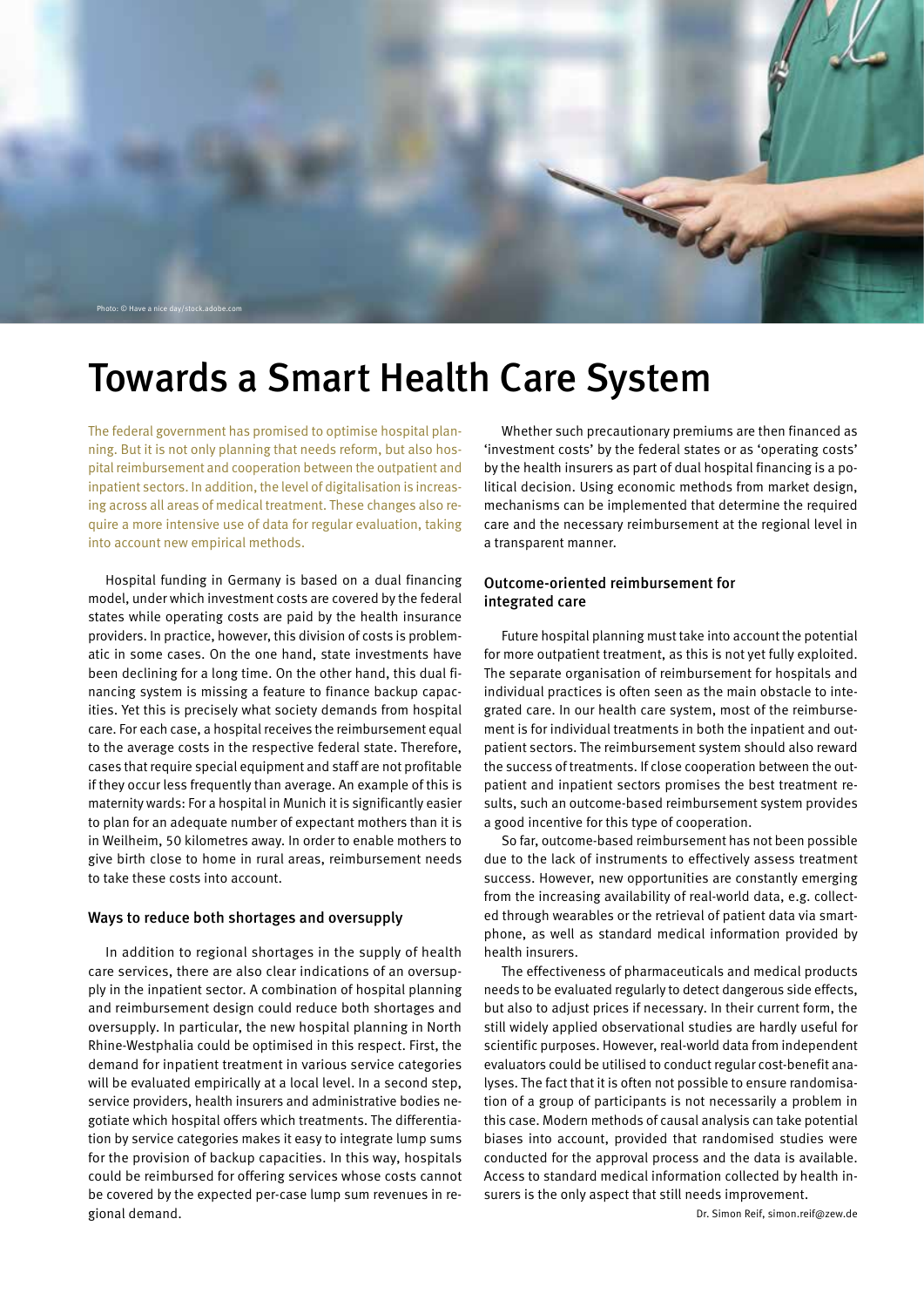## One in Five Households Did Not Claim Social Benefits Despite Needing Them

One fourth of all private households in Germany suffered income losses at the height of the second pandemic wave. Taking into account the loss of assets, ca. 34 per cent of households faced financial setbacks. Less than a quarter of them claimed state support.

On average, only about nine per cent of the working population made use of social benefits during the COVID-19 crisis. These are the results of a survey conducted as part of a joint project of the University of Mannheim, ZEW and the Leibniz Institute for Resilience Research (LIR) at the height of the second wave of the pandemic between December 2020 and January 2021. The survey is representative of citizens aged 30 and over who are at least irregularly employed, unemployed, on a traineeship, or on maternity or parental leave.

The second wave of the pandemic hit the self-employed particularly hard. Around 44 per cent of this group reported income losses, compared to 22 per cent of employees. Mini-jobbers also suffered income cuts more frequently than the average household, with about 34 per cent being affected, as did single parents at around 30 per cent and people aged between 30 and 39 at around 26 per cent. It is right to put the self-employed at the centre of the discussion about the economic impact of the pandemic. However, it is little known that single parents, marginally employed and younger workers also suffered financial losses more often than the average, according to the authors of the study.

### Easily accessible aid paid out most frequently

Of all the federal and state support measures, the short-time work allowance and the child benefit bonus were most frequently claimed. Just under half of all households receiving state support claimed the short-time work allowance, and almost a third claimed the 300-euro child benefit bonus. The federal government automatically transferred the bonus to all benefit recipients in 2020. Low-threshold assistance such as the short-time work allowance or the child benefit bonus, which is paid automatically and without the need to apply, is of course the most frequently received. Nevertheless, it is important to learn more about how state aid most effectively reaches benefit recipients and particularly vulnerable groups.

Not all households that went without social assistance despite financial losses did so because they were able to manage without them. Among households that did not claim benefits, about one in five report having been in need of assistance. Single parents, people in marginal employment, the unemployed or those in irregular employment often report not having claimed the social assistance granted as part of the pandemic measures, even though they were in need. In addition to the 80 per cent of respondents who did not need financial assistance, 19 per cent

reported needing support. 17 per cent of these households gave as a reason that they were not eligible for assistance. Just under four per cent did not know how to obtain support. Three per cent assumed that the bureaucratic hurdles were high. Another three per cent felt uncomfortable applying for assistance. There is still a considerably large group of affected and eligible households that do not have the necessary information and knowledge to apply for assistance on their own.

Belonging to a demographic group not only increases the likelihood of experiencing a loss of income or assets. It also influences the likelihood of the respective household applying for assistance. For example, people in marginal employment were more than five times less likely than those in full-time employment to apply for assistance despite being in need. People without or in irregular employment were three times less likely than those in full-time employment. Compared to childless couples, single parents were significantly more likely to forego social benefits despite being in need.

The government has readjusted existing social benefits and introduced additional support. Nevertheless, the welfare state measures to cushion the economic impact of the pandemic still don't reach certain groups of vulnerable households, the study finds. Single parents in particular are not only more frequently affected by financial losses. They are also four times less likely to apply for assistance than childless couples. The study suggests that the welfare state should make its assistance even more accessible to this group.

The ZEW expert brief can be downloaded (in German) at: *www.zew.de/PU83111-1*

> Prof. Dr. Tabea Bucher-Koenen, tabea.bucher-koenen@zew.de Marius Cziriak, marius.cziriak@zew.de

### GOVERNMENT SUPPORT CLAIMED DURING THE COVID-19 CRISIS, SORTED BY FINANCIAL LOSS



Representative for individuals aged 30 and over who are at least irregularly employed, unemployed, on a trainee-ship, or on maternity or parental leave. Source: ZEW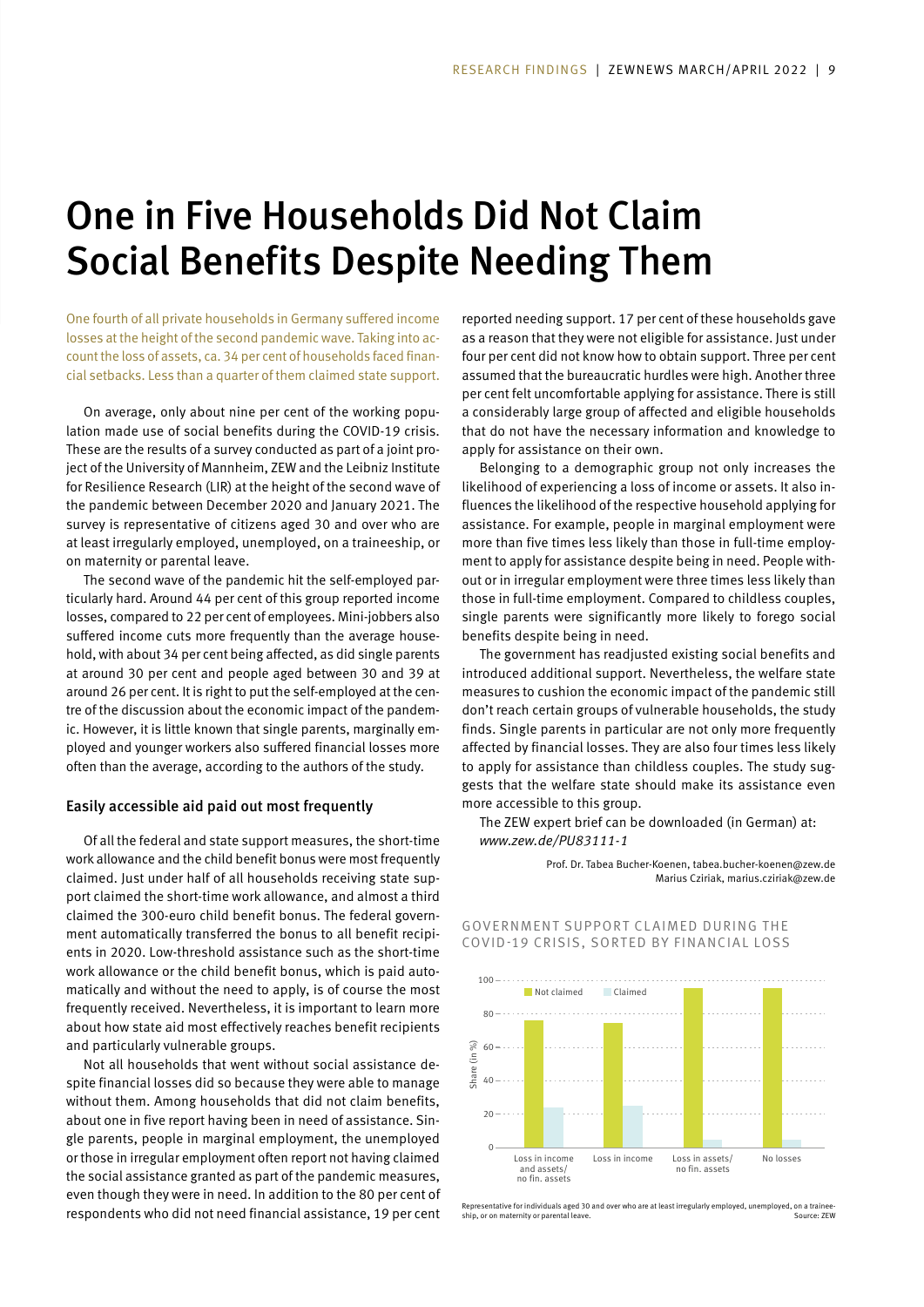## #ZEWBookTalk with Moritz Schularick – The Disenchanted State

The world is in a crisis continuum and Germany is watching. This is the impression Moritz Schularick, professor of economics at the University of Bonn, gets when he looks at the state's actions in recent years. He has written down his observations. In his latest book, "Der entzauberte Staat – Was Deutschland aus der Pandemie lernen muss" ("The Disenchanted State – What Germany Must Learn from the Pandemic"), he argues that Germany should move away from the typical 'can't-do' mentality and adopt a stronger 'can-do' attitude. This can also be applied to Germany's current action in the Ukraine war. At the #ZEWBookTalk on 22 March 2022, ZEW President Professor Achim Wambach and Moritz Schularick discussed not only the achievements and failures of the state in crisis mode. They discussed the currently highly controversial question of whether Germany and Europe can and should enforce a complete supply freeze for gas, oil and coal from Russia in order to end the

war in Ukraine. Both economists agree that the economic slump that would inevitably follow the embargo would not immediately lead to deindustrialisation. Achim Wambach, however, doubts that macroeconomic instruments would help adequately at the micro level. In contrast, Schularick considers the consequences to be manageable, since the the effects of an embargo would be easier to deal with than those of a pandemic. Far more effective in putting pressure on Russian energy revenues, however, is an oil embargo. The Putin system relies mainly on oil revenues, and this is where it is most vulnerable. Schularick advocates a twostep approach, in which the macroeconomic costs resulting from an embargo are first accepted and then distributed in a second, politically decided step. On the other hand, Wambach pointed out that Putin's reaction must also be taken into account. In the case of a partial embargo, for example, he could raise prices for the remaining quantity.

## MaCCI Annual Conference: Focus on Digital Markets and Cartels

The digital economy poses enormous challenges for policymakers in terms of innovation, competition and regulation. How can digital markets be regulated properly, and how can innovations be fostered and competition be made fair at the same time? These and many other questions were discussed by around 190 participants from science, politics and business at this year's annual conference of the Mannheim Centre for Competition and Innovation (MaCCI) at ZEW Mannheim. This year's conference took place as a hybrid format, attracting many participants to Mannheim who were looking forward to face-to-face exchange. Among the highlights of the conference were the keynote speeches by Frédéric Jenny, chairman of the OECD Competition Committee and professor at the ESSEC Business School, who addressed the current challenges of competition law and policy in digital markets, and Professor John Asker from the University of California (UCLA), who presented results from a study on the damage caused by the OPEC cartel in 2014. Furthermore, the conference included a panel discussion, in which Silke Hossenfelder (German Federal Cartel Office), Professor Inge Graef (Tilburg University) and Professor Simonetta Vezzoso (University of Trento), moderated by Professor Jens-Uwe Franck (University of Mannheim and MaCCI), critically assessed the Digital Markets Act.

## Commission of Experts for Research and Innovation EFI Publishes Annual Report



The members of the EFI Commission presenting its annual report to Federal Minister of Education and Research, Bettina Stark-Watzinger (second from right).

At the beginning of March, the Commission of Experts for Research and Innovation (EFI) presented its annual report to Federal Minister of Education and Research, Bettina Stark-Watzinger. One of the core topics addressed in this year's report is digitalisation in the health care sector. The expert commission, of which Professor Irene Bertschek, head of ZEW's "Digital Economy" Department is a member, points out shortcomings and calls for immediate action. Compared to other European countries, Germany is lagging far behind in the digitalisation of the health care sector, according to the EFI report. The current COVID-19 crisis has clearly shown the massive deficits that the German health care system has in this respect. At the same time, digitalisation in this sector holds great potential for innovation and value creation. The EFI analysis shows that digital technologies can improve the quality of health care. In addition, the increasing availability of health data in connection with modern digital methods to analyse data offer new and far-reaching opportunities for more personalised diagnostics and treatment. EFI advises the federal government to develop and implement a digitalisation strategy as fast as possible and in cooperation with all relevant stakeholders in the health care sector.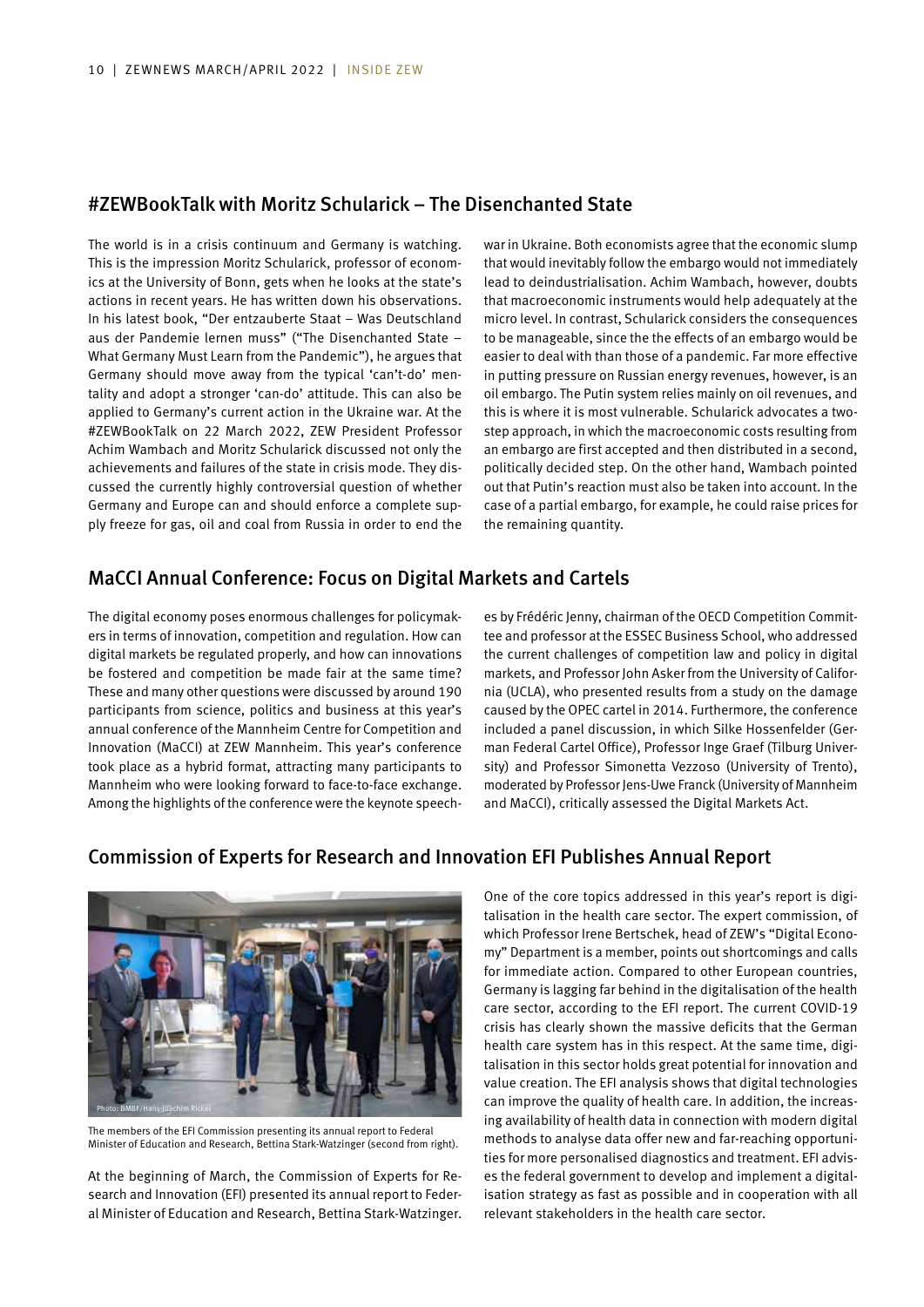

### Firms Plan to Maintain Hybrid Working Models After the Pandemic

### COVID-19 Pandemic Is Both an Obstacle and an Impetus for Innovation



The ZEW Innovation Survey shows that innovation expenditure of German companies is expected to increase to<br>176.1 billion euros in 2022.

According to the Innovation Survey 2021, which ZEW conducted among German companies on behalf of the Federal Ministry of Education and Research, German companies reduced their innovation spending by 3.6 per cent to 170.5 billion euros in the first year of the COVID-19 crisis. Twelve per cent of companies did not undertake any innovation activities at all due to the pandemic. At the same time, eleven per cent of the companies invested in additional product innovations in response to the pandemic situation and twelve per cent pushed ahead with additional process innovations. The drop in innovation spending primarily affected large companies. However, the target figures for 2021 and 2022 show that the decline should soon be offset. In 2021, innovation spending is expected to increase by 2.1 per cent to 174.1 billion euros. In the current year 2022, expenditure could rise by a fur-

Dr. Christian Rammer, christian.rammer@zew.de

Many firms in Germany plan to offer hybrid working arrangements after the end of the pandemic, enabling employees to have a part-home, part-office schedule. According to a ZEW business survey of about 1,200 firms from the manufacturing industry and the information economy, firms in both sectors are mainly planning to offer hybrid models in which employees work from home one to three days per week. The share of employees who will work from home several days a week post COVID-19 is significantly higher than before the pandemic. Before, 37 per cent of firms in the information economy offered the option of working remotely one day per week, while post COVID-19, almost every second firm plans to do so. Compared to the information economy, far fewer tasks in the manufacturing industry are suited for remote work. Nevertheless, COVID-19 has led to a sharp increase in working from home arrangements in this sector as well.

Dr. Daniel Erdsiek, daniel.erdsiek@zew.de



## 9th Annual MannheimTaxation Conference

ZEW will organise the ninth edition of the Annual MannheimTaxation Conference on 8–9 September 2022. The conference focuses particularly on applied and empirical papers related to business taxation, tax avoidance and evasion, behavioural responses to taxation, tax harmonization in the EU, political economy of taxation, international taxation, and tax law. Interested researchers are asked to submit their paper or extended abstract on any topics broadly related to tax research no later than 29 May 2022. The event is planned to be held on site in Mannheim, if the situation allows. More information: *www.zew.de/VA3741-1*

## International DFG Conference

ther 1.2 per cent to 176.1 billion euros.

ZEW is pleased to announce the international conference on "The German Labor Market in a Globalized World: Trade, Technology, and Demographics" on 24 and 25 June 2022. The conference is sponsored by the German Research Foundation (DGF) and will be held on site. The focus will be on technology, trade, and demographic changes and the ways they interact with employment, wages, and participation in the labour market. Interested researchers are asked to submit full papers (preliminary versions are welcome) in PDF format via e-mail to dfg1764@zew.de no later than 28 April 2022. More information: *www.zew.de/VA3800-1*